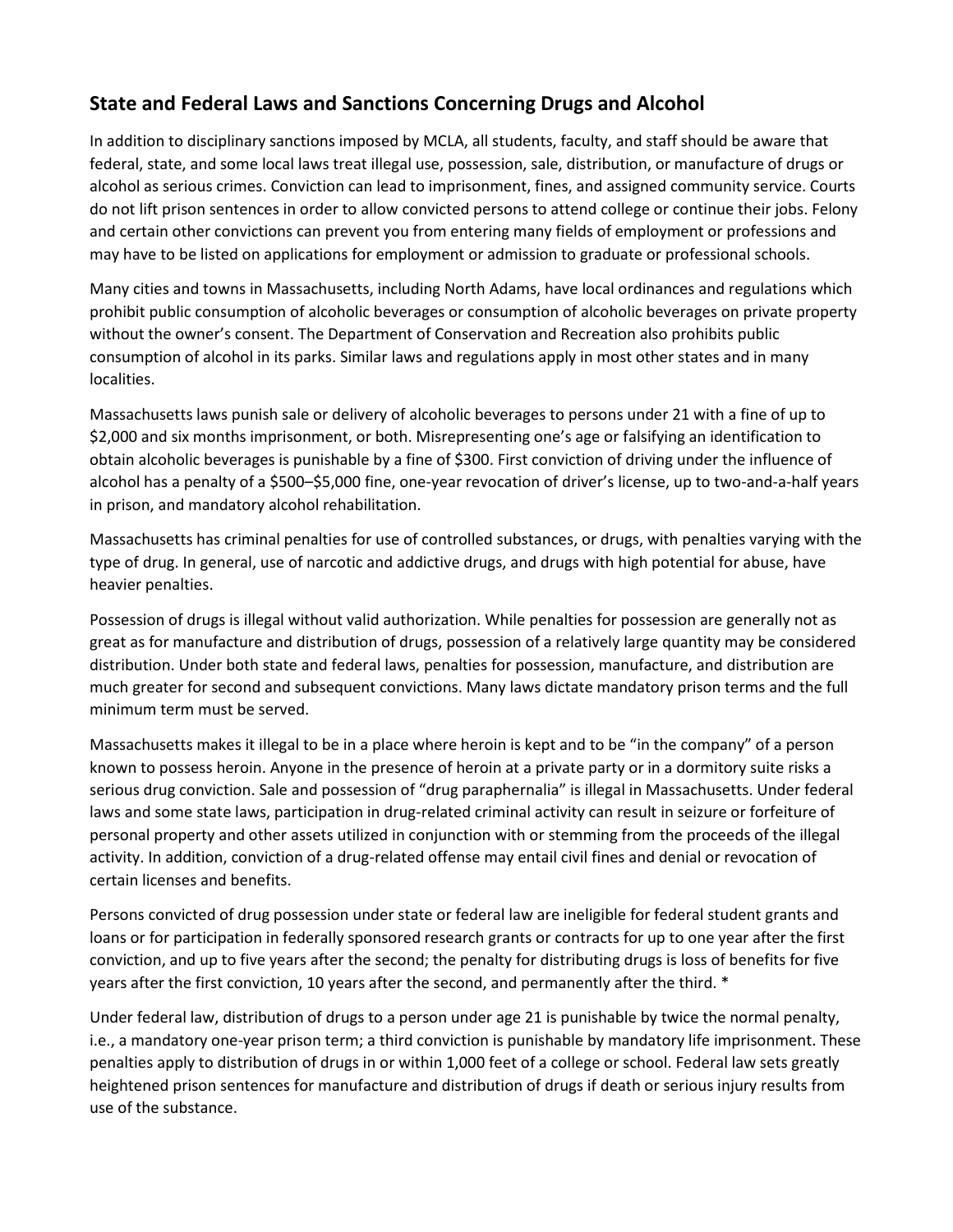*\*In accordance with the requirements of the Drug-Free Workplace Act of 1988, as a condition of employment, any employee who is engaged in the performance of work under a federal grant or contract must notify the University if he or she is convicted of violating any criminal drug statute for activities done in the workplace not later than 10 days after conviction; students who receive Pell and certain other federal grants are subject to similar conditions and must report any conviction of a drug-related offense to the US Department of Education within 10 days of the conviction if the offense occurred during the period covered by the grant.*

# **Federal Drug Laws**

The possession, use, or distribution of illegal drugs is prohibited by federal law. There are strict penalties for drug convictions, including mandatory prison terms for many offenses. The following information, although not complete, is an overview of federal penalties for first convictions. All penalties are doubled for any subsequent drug conviction.

### A. Denial of Federal Benefits 21 U.S.C. 862

A federal drug conviction may result in the loss of federal benefits, including school loans, grants, scholarships, contracts, and licenses. Federal drug trafficking convictions may result in denial of federal benefits for up to five years for a first conviction. Federal drug convictions for possession may result in denial of federal benefits for up to one year for a first conviction and up to five years for subsequent convictions.

### B. Forfeiture of Personal Property and Real Estate 21 U.S.C. 853

Any person convicted of a federal drug offense punishable by more than one year in prison shall forfeit to the United States any personal or real property related to the violation, including houses, cars, and other personal belongings. A warrant of seizure is issued and property is seized at the time an individual is arrested on charges that may result in forfeiture.

#### C. Federal Drug Trafficking Penalties 21 U.S.C. 841

Penalties for federal drug trafficking convictions vary according to the quantity of the controlled substance involved in the transaction. The list below is a sample of the range and severity of federal penalties imposed for first convictions. Penalties for subsequent convictions are twice as severe. If death or serious bodily injury results from the use of a controlled substance which has been illegally distributed, the person convicted on federal charges of distributing the substance faces a mandatory life sentence and fines ranging up to \$8 million. Persons convicted on federal charges of drug trafficking within 1,000 feet of a university (21 U.S.C. 845a) face penalties of prison terms and fines which are twice as high as the regular penalties for the offense, with a mandatory prison sentence of at least one year.

D. Federal Drug Possession Penalties Persons convicted on federal charges of possessing any controlled substance face penalties of up to one year in prison and a mandatory fine of no less than \$1,000 up to a maximum of \$100,000. Second convictions are punishable by not less than 15 days but not more than two years in prison and a minimum fine of \$2,500. Subsequent convictions are punishable by not less than 90 days but not more than three years in prison and a minimum fine of \$5,000.